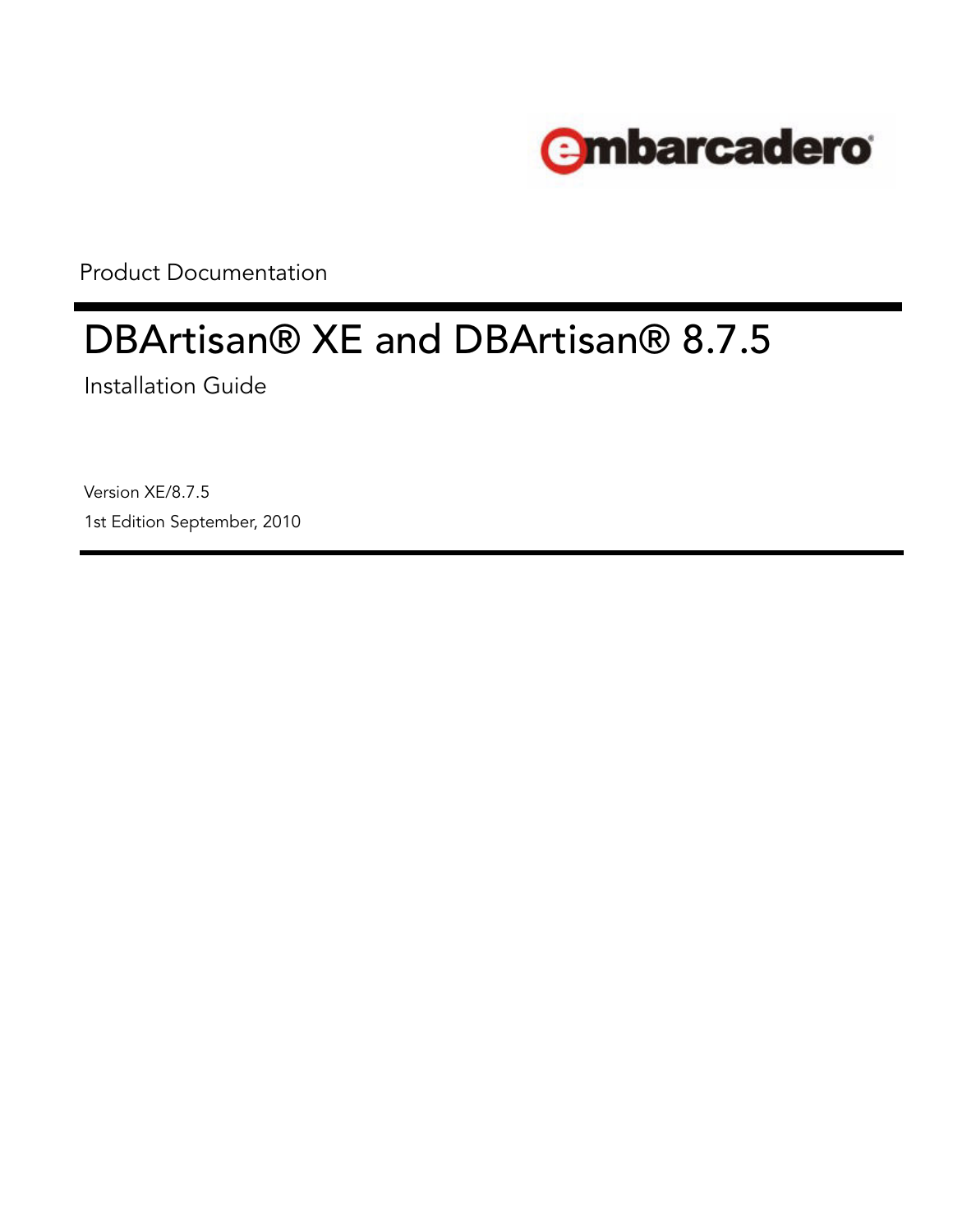#### © 2010 Embarcadero Technologies, Inc. Embarcadero, the Embarcadero Technologies logos, and all other Embarcadero Technologies product or service names are trademarks or registered trademarks of Embarcadero Technologies, Inc. All other trademarks are property of their respective owners.

Embarcadero Technologies, Inc. is a leading provider of award-winning tools for application developers and database professionals so they can design systems right, build them faster and run them better, regardless of their platform or programming language. Ninety of the Fortune 100 and an active community of more than three million users worldwide rely on Embarcadero products to increase productivity, reduce costs, simplify change management and compliance and accelerate innovation. The company's flagship tools include: Embarcadero® Change Manager™, CodeGear™ RAD Studio, DBArtisan®, Delphi®, ER/Studio®, JBuilder® and Rapid SQL®. Founded in 1993, Embarcadero is headquartered in San Francisco, with offices located around the world. Embarcadero is online at www.embarcadero.com.

August 30, 2010

CORPORATE HEADQUARTERS EMEA HEADQUARTERS ASIA-PACIFIC HEADQUARTERS 100 CALIFORNIA STREET 12TH FLOOR SAN FRANCISCO, CALIFORNIA 94111 USA

YORK HOUSE 18 YORK ROAD MAIDENHEAD, BERKSHIRE SL6 1SF, UNITED KINGDOM

L7. 313 LA TROBE STREET

MELBOURNE VIC 3000 AUSTRALIA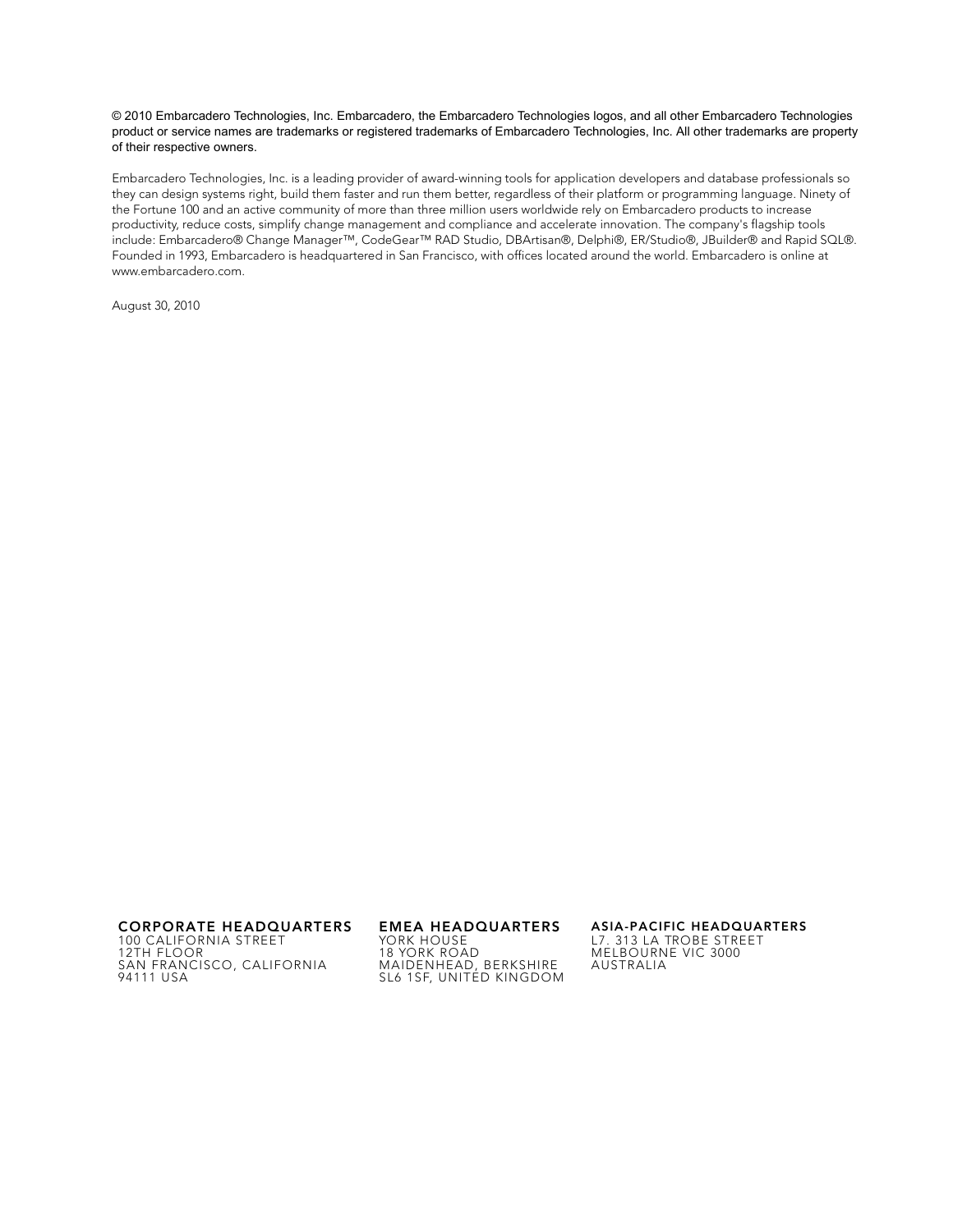# **Contents**

| DBArtisan XE Pro License Modules, DBMS Support, and Feature Availability  10 |  |
|------------------------------------------------------------------------------|--|
|                                                                              |  |
|                                                                              |  |
|                                                                              |  |
|                                                                              |  |
|                                                                              |  |
|                                                                              |  |
|                                                                              |  |
|                                                                              |  |
|                                                                              |  |
|                                                                              |  |
|                                                                              |  |
|                                                                              |  |
|                                                                              |  |
|                                                                              |  |
|                                                                              |  |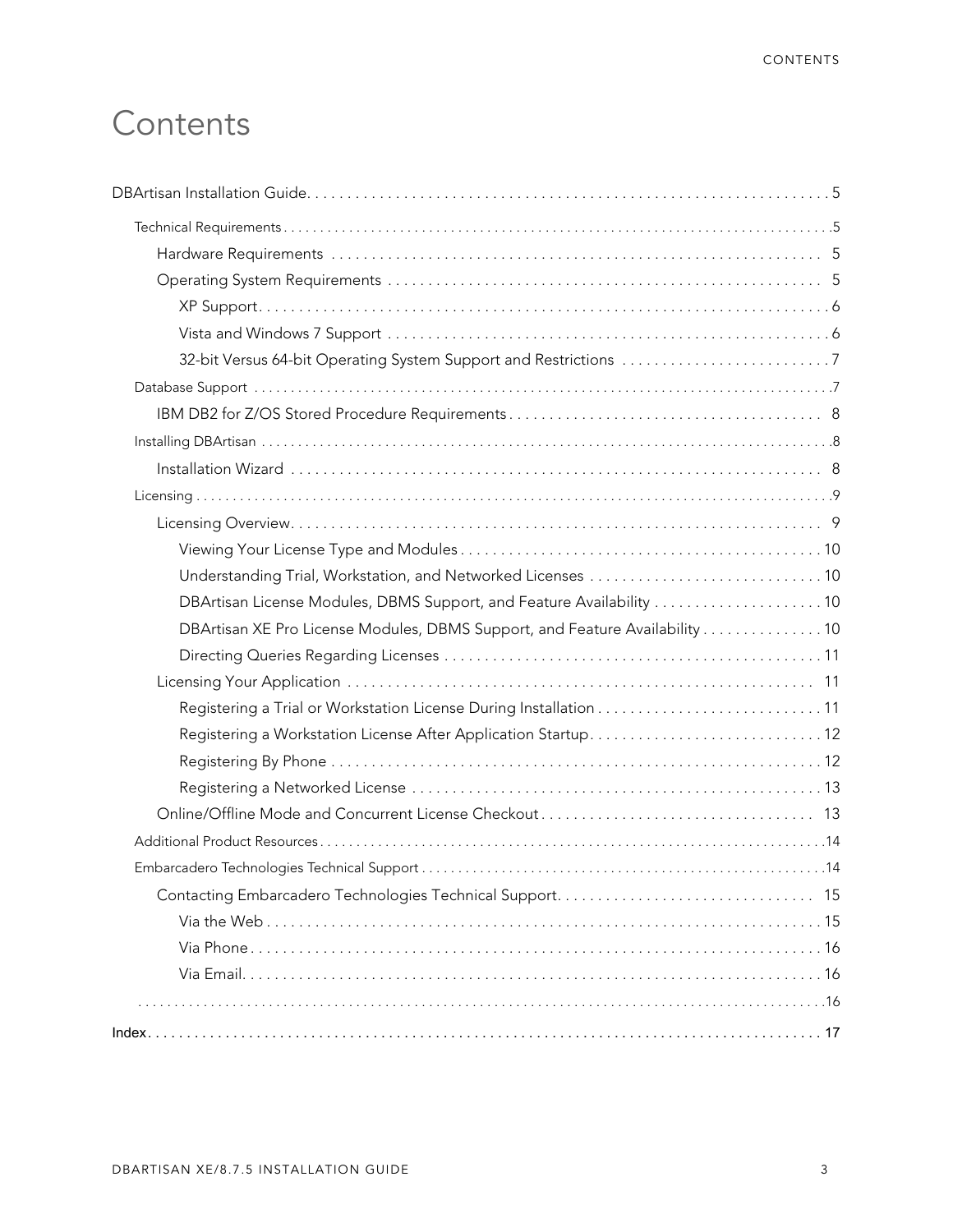CONTENTS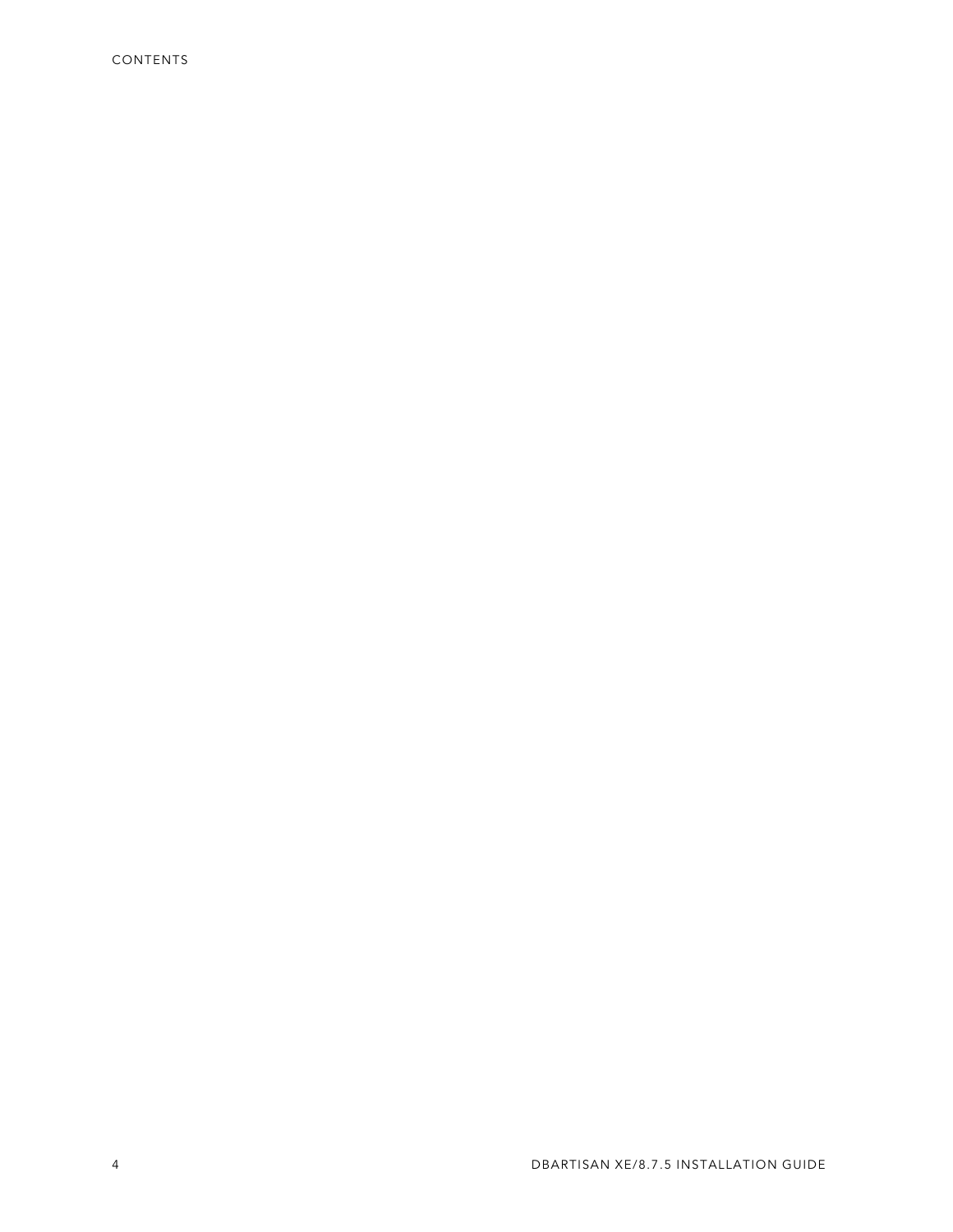# <span id="page-4-0"></span>DBARTISAN INSTALLATION GUIDE

Before you can register any Embarcadero Technologies application, you must meet the minimum technical requirements. If you meet all the minimum technical requirements, you can install DBArtisan. After installation, you must license the application.

The following topics walk you through this process:

- [Technical Requirements](#page-4-1)
- [Database Support](#page-6-1)
- [Installing DBArtisan](#page-7-1)
- <span id="page-4-4"></span>• [Licensing](#page-8-0)

Lastly, for more information, see [Additional Product Resources.](#page-13-0)

# <span id="page-4-1"></span>TECHNICAL REQUIREMENTS

DBArtisan is a 32-bit application that runs in a Microsoft Windows environment. Before using DBArtisan, please verify that your environment meets the following requirements:

- Microsoft Internet Explorer 5.5 or later
- [Hardware requirements](#page-4-2)
- [Operating system requirements](#page-4-3)
	- NOTE: Users need full registry privileges during the installation and access to the keys under HKEY\_CURRENT\_USER in the registry after installation.

### <span id="page-4-5"></span><span id="page-4-2"></span>HARDWARE REQUIREMENTS

Embarcadero Technologies recommends the following minimum hardware requirements:

- 500 MB of memory
- <span id="page-4-6"></span>• 500 MB of disk space

### <span id="page-4-3"></span>OPERATING SYSTEM REQUIREMENTS

DBArtisan supports the following operating systems.

- Windows 7 (32-bit and 64-bit)
- Windows XP (32-bit and 64-bit)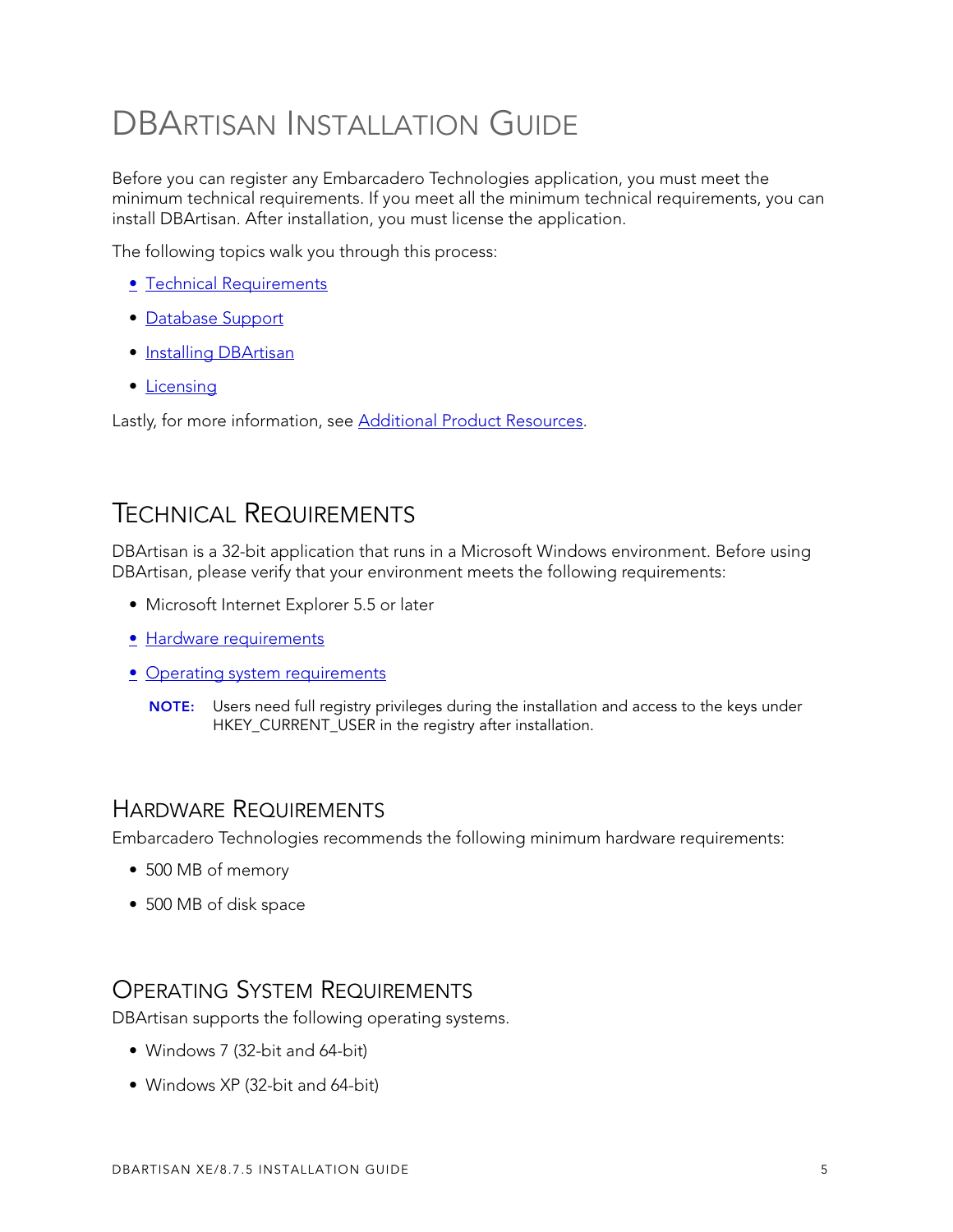• Windows Vista (32-bit and 64-bit)

For more detailed information, see the following topics:

- [XP Support](#page-5-0)
- [Vista and Windows 7 Support](#page-5-1)
- [32-bit Versus 64-bit Operating System Support and Restrictions](#page-6-0)

#### <span id="page-5-0"></span>XP SUPPORT

Windows XP has two user security groups:

- Users
- Power Users

Microsoft intentionally does not grant members of the Users Group the authority to install applications or make global changes to the system. Restricted Users are members of the Users Group. Standard users belong to the Power Users Group. Microsoft grants members of the Power Users Group the authority to install programs.You must be a member of the Administrators Group in order to install and use Embarcadero Technologies applications.

Because Restricted Users are members of the Users Group, they cannot install and run Embarcadero Technologies applications.

**CAUTION:** You must be a member of the Administrators Group in order to install and use Embarcadero Technologies applications.

To open the Group Membership tab where you can determine your group and review the Microsoft security guidelines:

- 1 On the Control Panel, open User Accounts.
- 2 On the Users tab, select a user and then click the Properties button.
- 3 Click the Group Membership tab.

#### <span id="page-5-1"></span>VISTA AND WINDOWS 7 SUPPORT

Windows Vista UAC and Windows 7 provide two user types:

- Standard user
- Administrator

DBArtisan can be installed or uninstalled by an administrator or by a standard user using an administrator token. Standard users can run DBArtisan.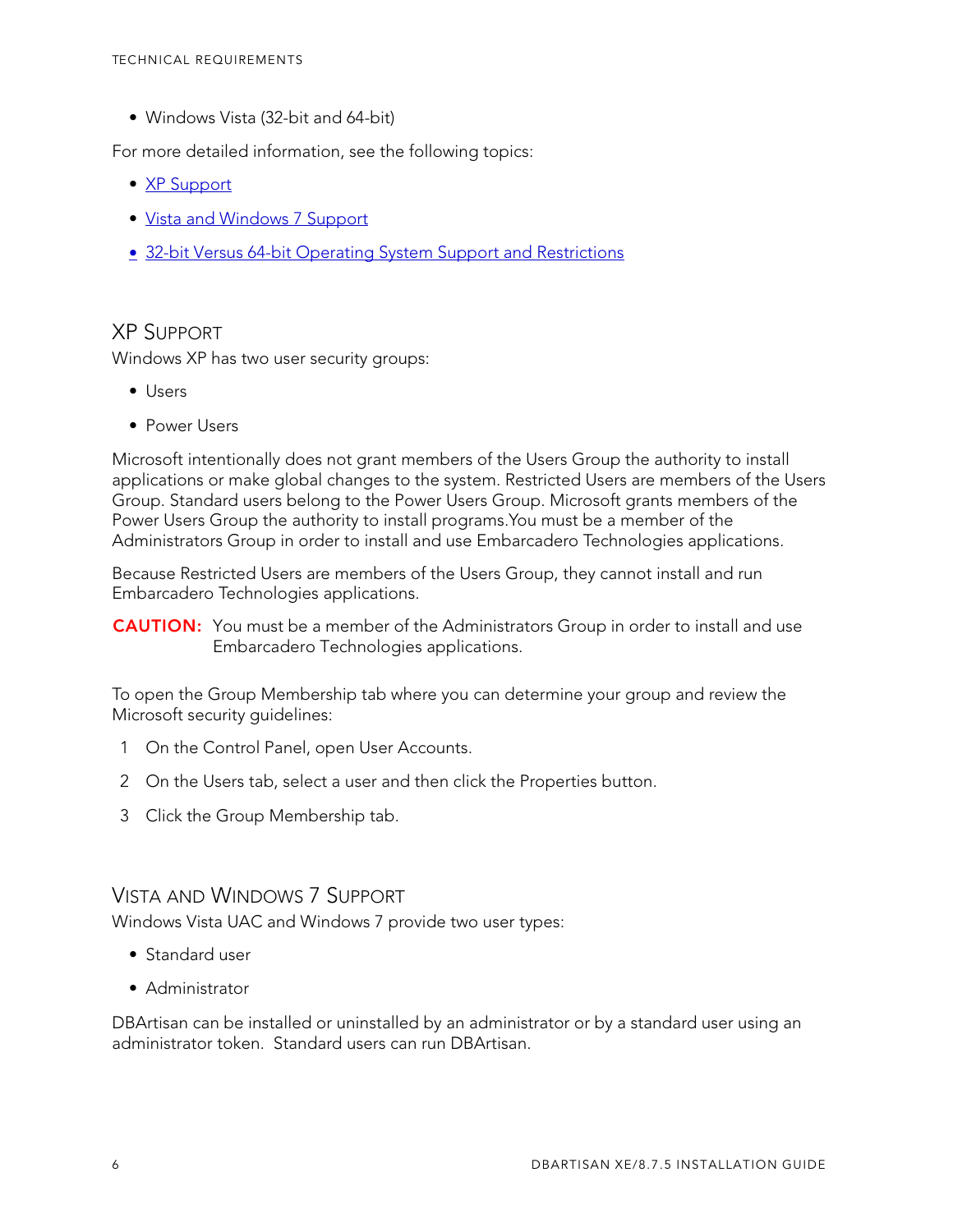CAUTION: For the purposes of running DBArtisan, default standard user token privileges should not be modified. Modifying standard user token privileges can result in licensing issues which will prevent DBArtisan from operating properly.

### <span id="page-6-0"></span>32-BIT VERSUS 64-BIT OPERATING SYSTEM SUPPORT AND RESTRICTIONS

DBArtisan is a 32-bit application that runs emulated on 64-bit versions of Windows. The only requirement is that DBArtisan supports only 32-bit versions of the client software that must be installed for connectivity to each DBMS that DBArtisan will work against.

# <span id="page-6-2"></span><span id="page-6-1"></span>DATABASE SUPPORT

The table below describes the database platforms DBArtisan supports and the server and client requirements:

| Platform                      | Server                                                                                                                                                                                         | Client                                                                                                                                                                                                            |
|-------------------------------|------------------------------------------------------------------------------------------------------------------------------------------------------------------------------------------------|-------------------------------------------------------------------------------------------------------------------------------------------------------------------------------------------------------------------|
| IBM DB2 for OS/390 (z/<br>OS) | IBM DB2 for OS/390 (z/OS) v7, v8, and v9.                                                                                                                                                      | When going through a DB2 Connect<br>gateway, DB2 Client for Windows 6.0 or<br>later. When going directly to the mainframe<br>from the client, DB2 Connect Personal<br>Edition v6 or higher on the client machine. |
| IBM DB2 for Linux, Unix,      | IBM DB2 Universal Database 8 and 9                                                                                                                                                             | IBM DB2 Client for Windows 7.2 or later.                                                                                                                                                                          |
| and Windows                   |                                                                                                                                                                                                | NOTE: When using a v8 client, DBArtisan<br>only supports connecting to a v8 Database<br>on Windows, Linux and Unix.                                                                                               |
| Microsoft SQL Server          | Microsoft SQL Server 2000, 2005, and 2008                                                                                                                                                      | Microsoft SQL Server Client Library                                                                                                                                                                               |
|                               | NOTE: For SQL Server 2005 and 2008, only<br>object types like users, logins, roles, config<br>parameters, etc., are supported. We do<br>NOT support Microsoft .NET extensions at<br>this time. |                                                                                                                                                                                                                   |
| MySQL                         | MySQL 4.x. (DBArtisan is tolerant of 5.x but<br>does not support Stored Procedures,<br>Triggers, Views.)                                                                                       | MySQL ODBC driver 3.5.1 and above                                                                                                                                                                                 |
| Oracle                        | Oracle 8i, 9i, 10g, and 11g                                                                                                                                                                    | Oracle SQL*Net Client                                                                                                                                                                                             |
| Sybase ASE                    | Sybase System 12.5, Sybase 15                                                                                                                                                                  | Sybase Open Client                                                                                                                                                                                                |

NOTE: Since DBArtisan is a 32-bit application that runs emulated on 64-bit versions of Windows, only 32-bit versions of the DBMS client software are supported.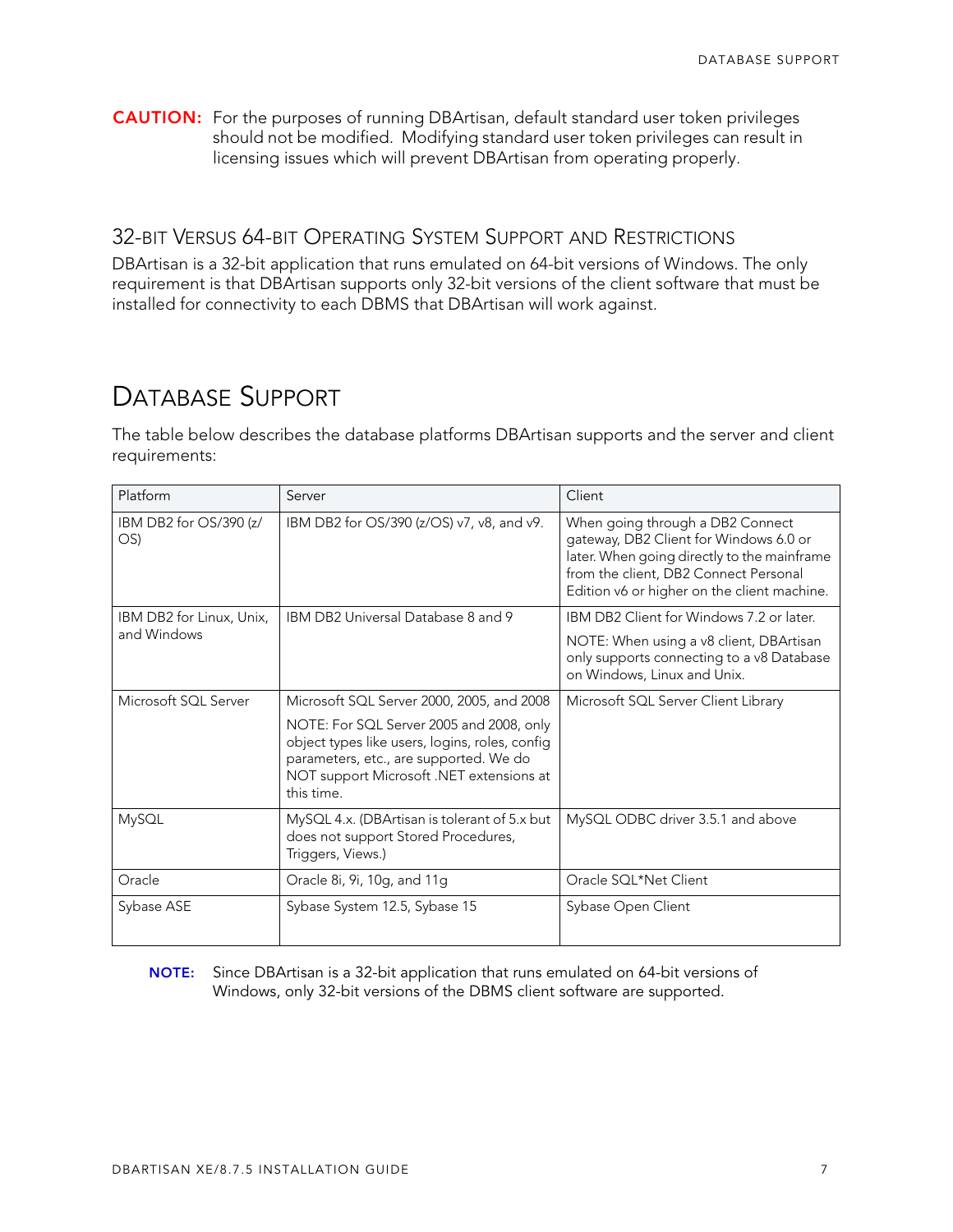# <span id="page-7-0"></span>IBM DB2 FOR Z/OS STORED PROCEDURE REQUIREMENTS

When working against an IBM DB2 for z/OS data source, DBArtisan relies on the following stored procedures, provided as an optional installation step in setting up the DB2 subsystem:

- DSNWZP
- DSNUTILS
- ADMIN\_COMMAND\_DSN
- ADMIN\_COMMAND\_DB2

Prior to using DBArtisan against an IBM DB2 for z/OS data source, ensure that these components are installed on the server. See [http://publib.boulder.ibm.com/infocenter/dzichelp/](http://publib.boulder.ibm.com/infocenter/dzichelp/v2r2/index.jsp?topic=/com.ibm.db2.doc.inst/stpadd.htm) [v2r2/topic/com.ibm.db2.doc.inst/stpadd.htm#stpadd](http://publib.boulder.ibm.com/infocenter/dzichelp/v2r2/index.jsp?topic=/com.ibm.db2.doc.inst/stpadd.htm) for more information.

# <span id="page-7-3"></span><span id="page-7-1"></span>INSTALLING DBARTISAN

To install DBArtisan successfully, you must complete each panel of the [Installation Wizard](#page-7-2). After the installation is complete, we recommend that you reboot your machine before using DBArtisan.

**CAUTION:** To install DBArtisan from the command line, you should be sure to manually uninstall all prior versions of DBArtisan.

### <span id="page-7-2"></span>INSTALLATION WIZARD

The DBArtisan Installation Wizard installs all corresponding files on your machine. The panels presented by the wizard vary depending on whether you are upgrading or performing an initial installation. To proceed to the next panel of the wizard, click Next. To cancel the installation process at any time, click Cancel.

- NOTE: Before installing Rapid SQL XE from Embarcadero ToolCloud, see [http://](http://docs.embarcadero.com/products/xe/) [docs.embarcadero.com/products/xe/](http://docs.embarcadero.com/products/xe/) for additional requirements or revised instructions.
- CAUTION: If you have not registered a license when you start a DBArtisan installation, you will be prompted to register a license. For more information, see *Licensing*.

Use the following table as a guide to understanding the panels you may encounter when installing DBArtisan:

| Panel   | <b>Description</b>                |
|---------|-----------------------------------|
| Welcome | The start of the install process. |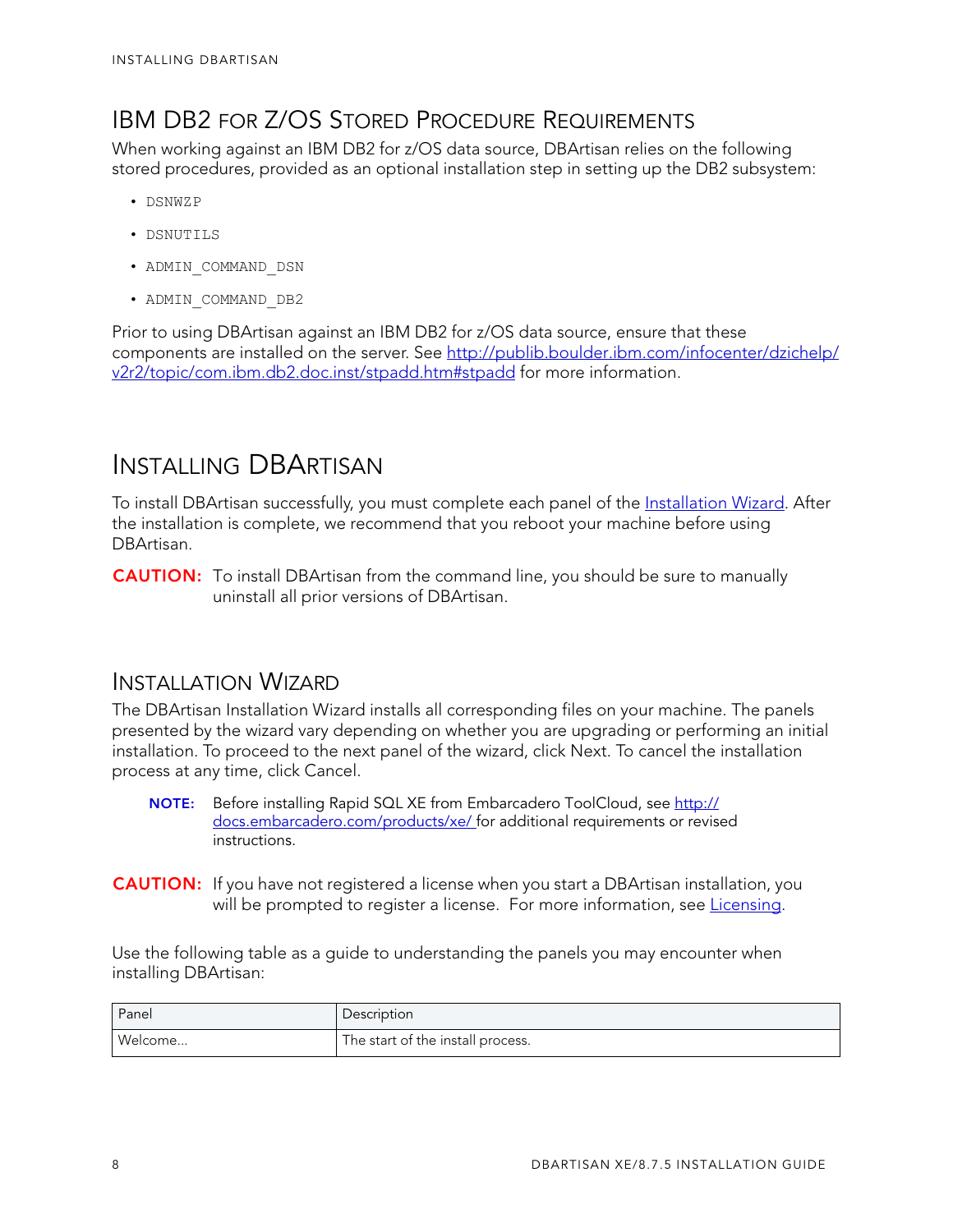| Panel                        | Description                                                                                                                                                                                                                                                                                           |
|------------------------------|-------------------------------------------------------------------------------------------------------------------------------------------------------------------------------------------------------------------------------------------------------------------------------------------------------|
| License Agreement            | This panel of the Installation Wizard displays the license agreement. To<br>continue the installation, click I accept the terms in the license agreement. You<br>cannot proceed to the next step in the installation if the I DO NOT accept the<br>terms in the license agreement option is selected. |
| Destination Folder           | Identify the folder where you want the program files to reside. The default<br>directory is C:\Program Files\Embarcadero\DBA870\.                                                                                                                                                                     |
| Start Menu                   | Lets you provide a Start menu group and optionally have an application icon<br>created on the desktop.                                                                                                                                                                                                |
| Associate Files              | Specify whether you want files with extensions of .sql or .eqb to be associated<br>with the DBArtisan application.                                                                                                                                                                                    |
| Ready to install the program | Review your settings and click Install to continue the installation process.                                                                                                                                                                                                                          |
| Installing                   | Displays installation progress.                                                                                                                                                                                                                                                                       |
| Setup Complete               | Finishes the installation process.                                                                                                                                                                                                                                                                    |

## <span id="page-8-0"></span>LICENSING

Each Embarcadero client application requires one or more licenses in order to run. An Embarcadero product, such as DBArtisan or ER/Studio, has a baseline license which provides basic feature support for that product. In addition, incremental licenses may be required to support specific DBMS platforms, product add-ons, or other functions.

For more information, see the following topics:

- **[Licensing Overview](#page-8-1)**
- [Licensing your Application](#page-10-1)
- [Online/Offline Mode and Concurrent License Checkout](#page-12-1)

### <span id="page-8-1"></span>LICENSING OVERVIEW

The following discussion provides a high-level discussion of key licensing topics and directs you to sources of more detailed information.

[Viewing your License Type and Modules](#page-9-0)

[Understanding Trial, Workstation, and Networked Licenses](#page-9-1)

[DBArtisan License Modules, DBMS Support, and Feature Availability](#page-9-2)

[DBArtisan XE License Modules, DBMS Support, and Feature Availability](#page-9-3)

[Directing Queries Regarding Licenses](#page-10-0)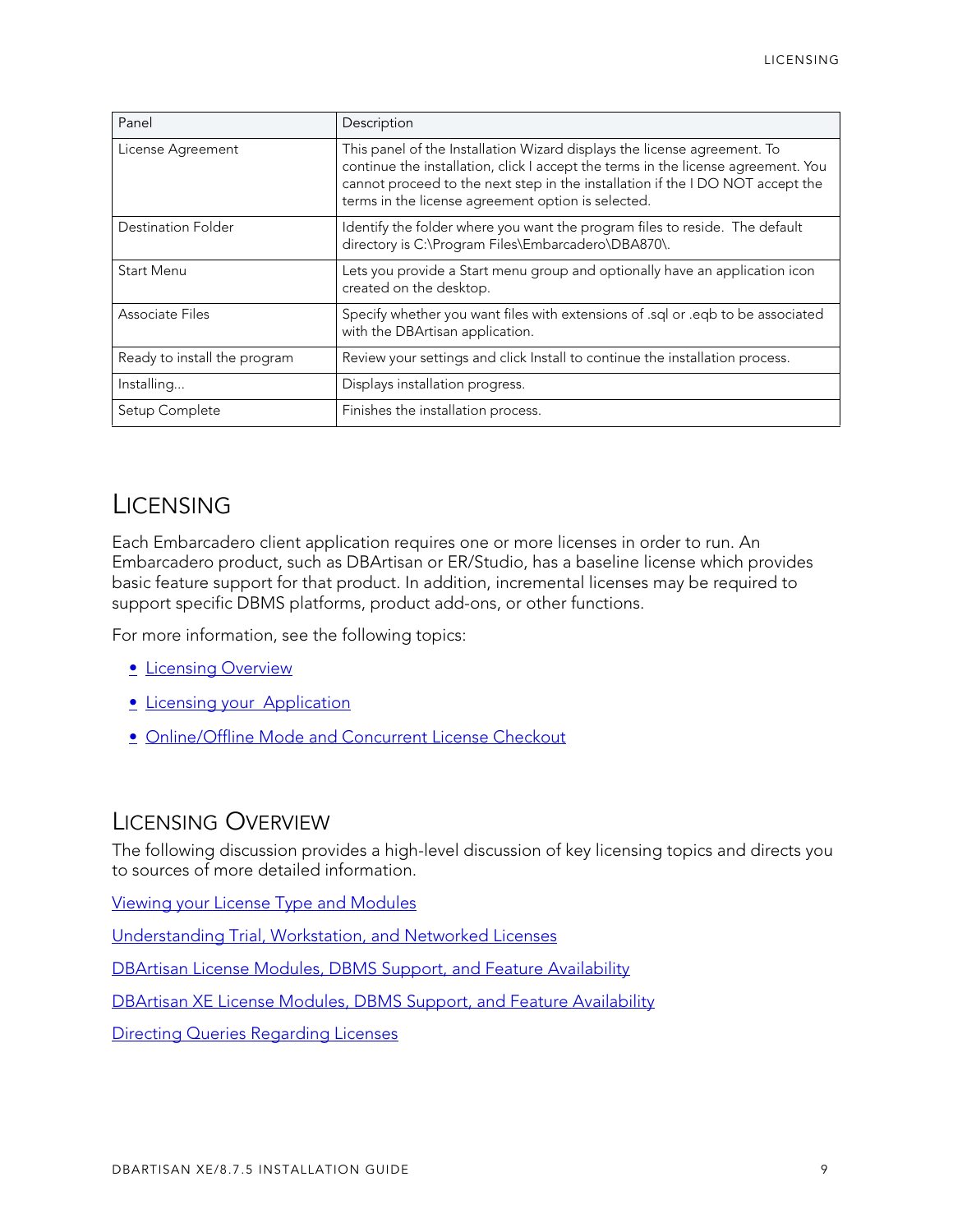## <span id="page-9-0"></span>VIEWING YOUR LICENSE TYPE AND MODULES

The About... dialog, available from the Help menu, displays your license type and each individual license module currently registered.

#### <span id="page-9-1"></span>UNDERSTANDING TRIAL, WORKSTATION, AND NETWORKED LICENSES

Three kinds of licenses are available: Trial, Workstation, and Networked.

| Trial licenses        | A license for a 14-day, full-featured trial version of the product. The trial license must be<br>registered before you can use the product.                                                                                                                                                                                                                                                                                                                                                                                                 |
|-----------------------|---------------------------------------------------------------------------------------------------------------------------------------------------------------------------------------------------------------------------------------------------------------------------------------------------------------------------------------------------------------------------------------------------------------------------------------------------------------------------------------------------------------------------------------------|
| Workstation licensing | A license or set of licenses is tied to a particular workstation. The product can only be<br>used on that workstation.                                                                                                                                                                                                                                                                                                                                                                                                                      |
| Networked licensing   | Networked licenses are administered and distributed by a central License Server<br>(Embarcadero License Center or Acresso FLEXnet Publisher). There are two types of<br>networked licenses: Concurrent and Networked Named User. With Concurrent licensing,<br>users on different machines take turns using licenses from a shared pool. With<br>Networked Named User licensing, licenses are pre-assigned to specific users setup on<br>the license server's user list. Those users are guaranteed to have licenses available any<br>time. |
|                       | NOTE: Concurrent licenses can be borrowed for use without a network connection. For<br>details, see Online/Offline Mode and Concurrent License Checkout.                                                                                                                                                                                                                                                                                                                                                                                    |

For a detailed description of licensing options, see [http://www.embarcadero.com/software](http://www.embarcadero.com/software-licensing-solutions)[licensing-solutions](http://www.embarcadero.com/software-licensing-solutions).

## <span id="page-9-2"></span>DBARTISAN LICENSE MODULES, DBMS SUPPORT, AND FEATURE AVAILABILITY

Individual license modules correspond to the DBMS platforms you are licensed to use. In addition, each DBMS license module corresponds to a product edition. The following table indicates feature availability for each license module edition:

| Standard     | Provides baseline support including datasource management, object<br>management, SQL editing and execution, and standard tools and utilities. |
|--------------|-----------------------------------------------------------------------------------------------------------------------------------------------|
| Professional | Standard edition features plus SQL Debugger and SQL Profiler.                                                                                 |
| Workbench    | Professional edition features plus Performance Analyst, Space Analyst, Capacity<br>Analyst, and Backup Analyst.                               |

## <span id="page-9-3"></span>DBARTISAN XE PRO LICENSE MODULES, DBMS SUPPORT, AND FEATURE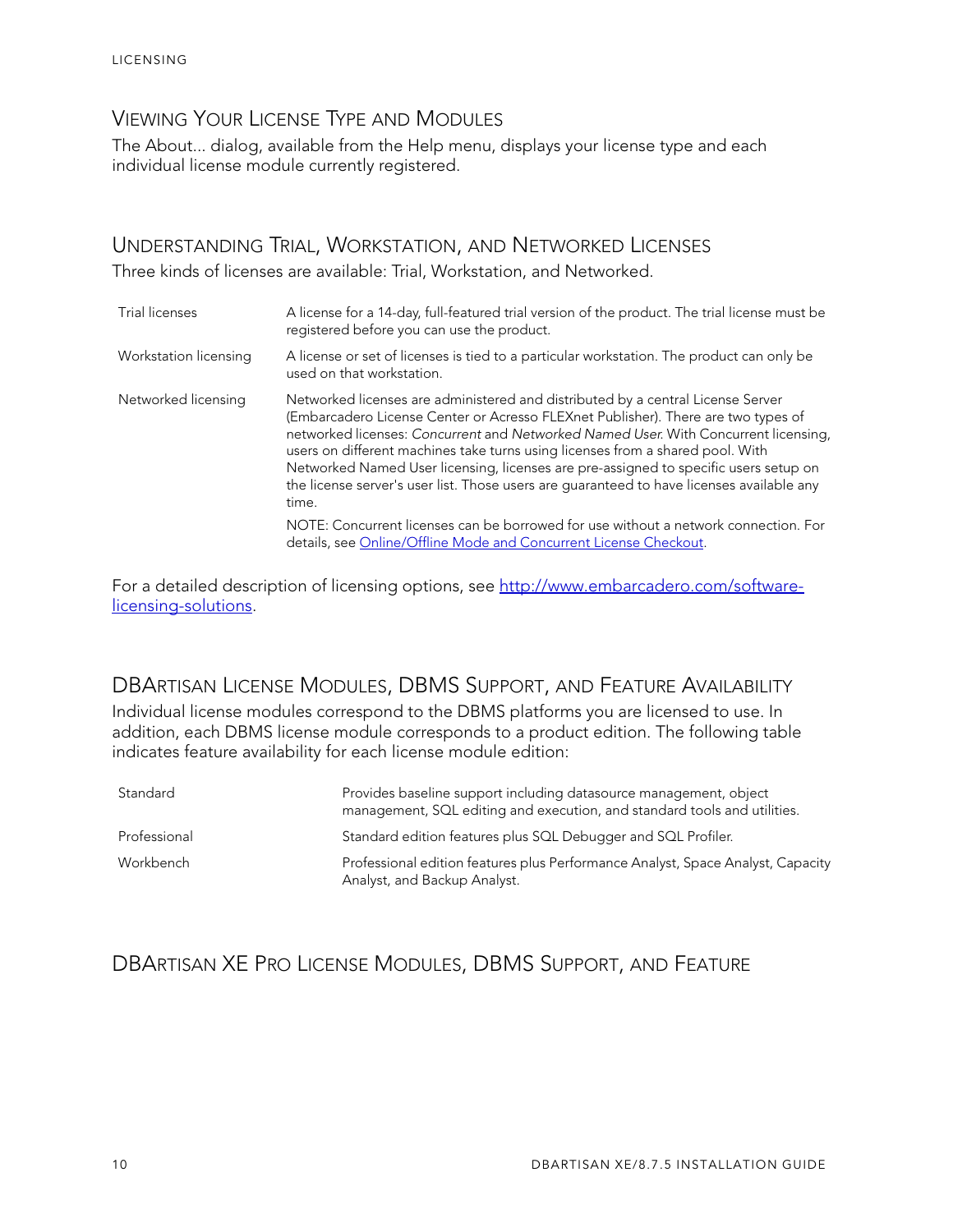#### AVAILABILITY

An XE license provides access to all supported DBMS platforms. XE modules and feature availability are as follows:

| XE Pro       | Provides baseline support including datasource management, object<br>management, SQL editing and execution, and standard tools and utilities, SQL<br>Debugger and SQL Profiler. |
|--------------|---------------------------------------------------------------------------------------------------------------------------------------------------------------------------------|
| Analyst Pack | Provides access to Performance Analyst, Space Analyst, Capacity Analyst, and<br>Backup Analyst.                                                                                 |

#### <span id="page-10-0"></span>DIRECTING QUERIES REGARDING LICENSES

Questions regarding license availability, feature availability, and client or server licensing, should be directed as follows:

- If you work in an organization that uses networked licensing, direct any questions to your site's DBArtisan administrator
- If you are using workstation licensing, direct licensing questions to your Embarcadero Technologies representative

## <span id="page-10-3"></span><span id="page-10-1"></span>LICENSING YOUR APPLICATION

See the following topics for details on registering your product:

[Registering a trial or workstation license during installation](#page-10-2)

[Registering a workstation license after application startup](#page-11-0)

[Registering by phone](#page-11-1)

[Registering a networked license](#page-12-0)

#### <span id="page-10-2"></span>REGISTERING A TRIAL OR WORKSTATION LICENSE DURING INSTALLATION

Shortly after initiating download of a trial version of an Embarcadero product, you should receive an email with a serial number you must register during installation. Similarly, if you purchase an Embarcadero product while no trial version is active, you will receive a serial number that must be registered during installation.

- 1 Start the installation. An Embarcadero License Registration dialog appears.
- 2 Copy the serial number from the email and paste it in the Serial Number field.
- 3 Enter your Embarcadero Developer Network account credentials in the Login or Email and Password fields. If you have not previously created an EDN account, or have forgotten your password, click I need to create ... or I've lost my password.
- 4 Click Register.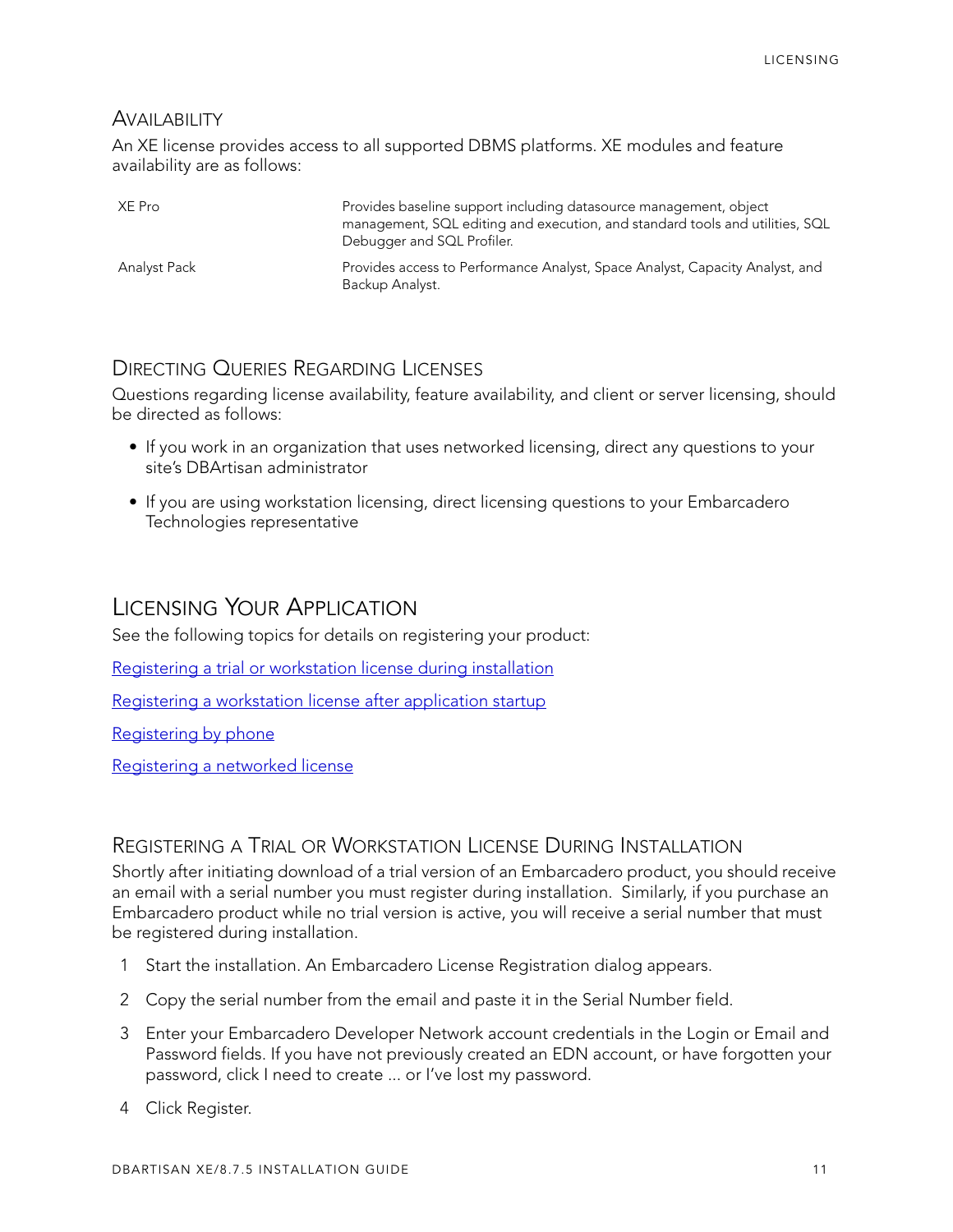Your activation file should be downloaded and installed automatically. If this does not happen, click the Trouble Connecting? Try Web Registration link and follow the prompts. If you still have problems, see [Registering by phone](#page-11-1).

#### <span id="page-11-0"></span>REGISTERING A WORKSTATION LICENSE AFTER APPLICATION STARTUP

The following instructions assume that you have received a workstation license by email and that you currently have a valid trial license. If you did not install a trial version or the trial period has expired, follow the instructions in [Registering a Trial or Workstation License During Installation](#page-10-2) instead.

- 1 On the Help menu select About and then on the dialog that opens, click Manage to open a license manager dialog.
- 2 On the Serial menu, select Add Serial Number.
- 3 Copy the serial number from the email and paste it in the Add Serial Number dialog, then click OK.
- 4 Right-click on the serial number you added, and then select Register from the context menu. A registration dialog opens.

- 5 Ensure that the Register using Online Registration radio box is selected.
- 6 Provide Developer Network credentials in the Login name or Email and Password boxes. If you have not previously created an EDN account, or have forgotten your password, click I need to create ... or I've lost my password.
- 7 Click Register.
- 8 If prompted to restart the application, click Yes.

Your activation file should be downloaded and installed automatically. If this does not happen, click the Trouble Connecting? Try Web Registration link and follow the prompts. If you still have problems, see [Registering by phone](#page-11-1).

#### <span id="page-11-1"></span>REGISTERING BY PHONE

If you have problems with either of the above procedures, you can register licenses by phone. You will have to provide Developer Network credentials; the registration code displayed in the Embarcadero License Registration dialog that appears when you start an unlicensed application; the product base license serial number; and the license serial numbers for any additional features you have purchased.

For North America, Latin America and Asia Pacific, call (415) 834-3131 option 2 and then follow the prompts. The hours are Monday through Friday, 6:00 A.M. to 6:00 P.M. Pacific time.

NOTE: The Registration Code box shows a machine-specific identifier required with other registration methods.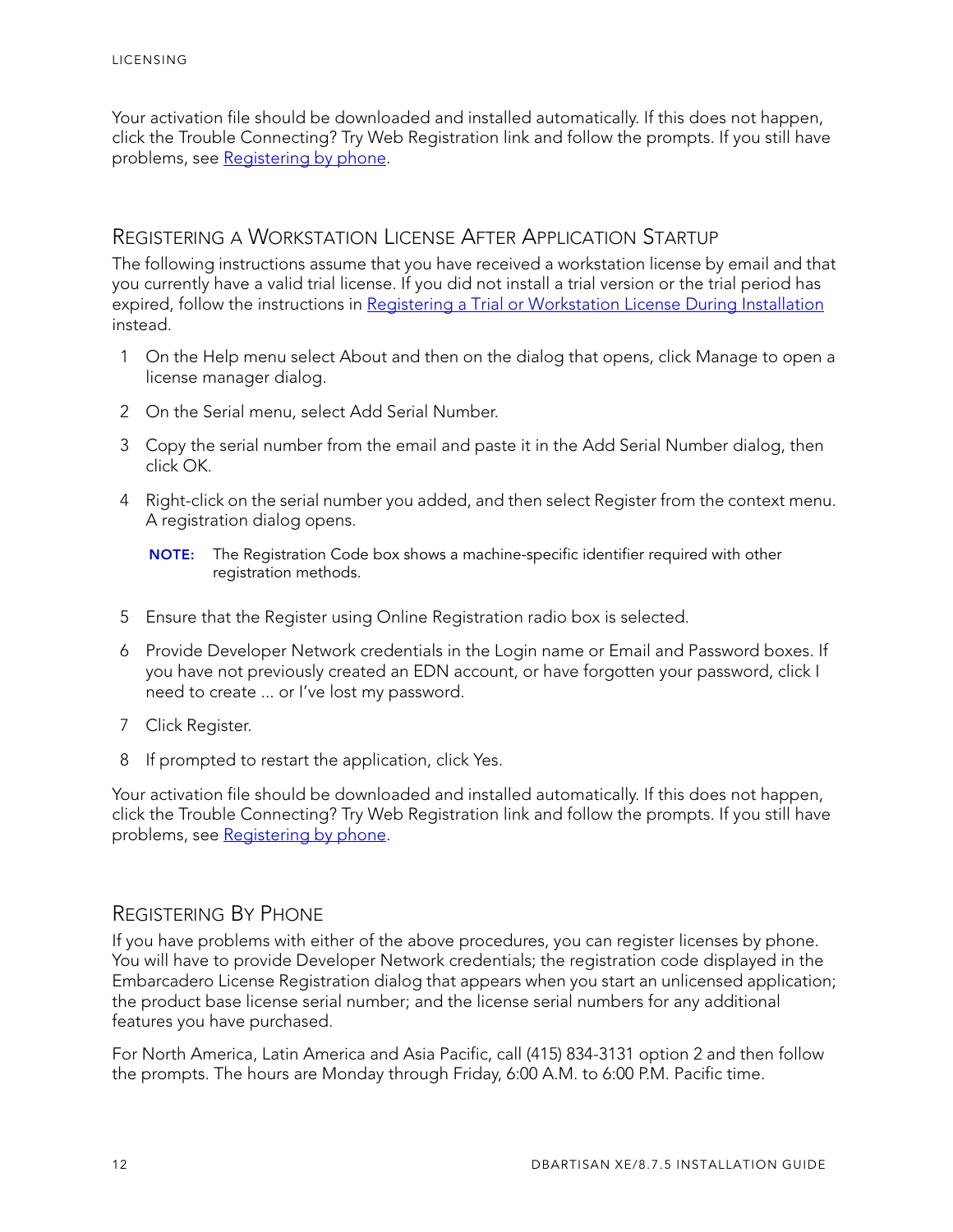For Europe, Africa and the Middle East, call +44 (0)1628-684 494. The hours are Monday to Friday, 9 A.M. to 5:30 P.M. U.K. time.

Shortly after phoning in, you will receive an email containing an activation file. Then do the following:

- 1 Save the file to the desktop or a scratch directory such as c:\temp.
- 1 On the Help menu select About and then on the dialog that opens, click Register. A registration dialog opens.
- 2 Select the I have received an activation file (\*.slip or reg\*.txt) radio box.
- 3 Click the Browse button and use the Select License Activation File dialog to locate and select the activation file you installed.
- 4 Click the Import button to import the activation file and when complete, click the Finish button.
- 5 If prompted to restart the application, click Yes.

#### <span id="page-12-0"></span>REGISTERING A NETWORKED LICENSE

If you work in an organization using Networked licensing, an administrator, department head, or someone providing a similar function will provide you with an activation file.

Once you receive the file, save it to the license subfolder of your product's main installation folder (typically C:\Program Files\Embarcadero\<product><version>\license\), then restart the application.

No additional steps are necessary.

## <span id="page-12-2"></span><span id="page-12-1"></span>ONLINE/OFFLINE MODE AND CONCURRENT LICENSE CHECKOUT

Concurrent licenses can be used in both online and offline modes. In online mode, you must have a continuous network connection to your License Center. Licenses are checked out when you start DBArtisan and checked back in when you shut DBArtisan down.

You can also use a license in offline mode. When you explicitly check out a license for offline use, you can use DBArtisan without a connection to your License Center for a specified duration. This lets you work while travelling or commuting, work away from your primary work area, or use DBArtisan when a network connection is unavailable or not required.

NOTE: Contact your site administrator for information on offline license availability, the maximum duration, offline license policy at your site, or any other issues arising from online license usage.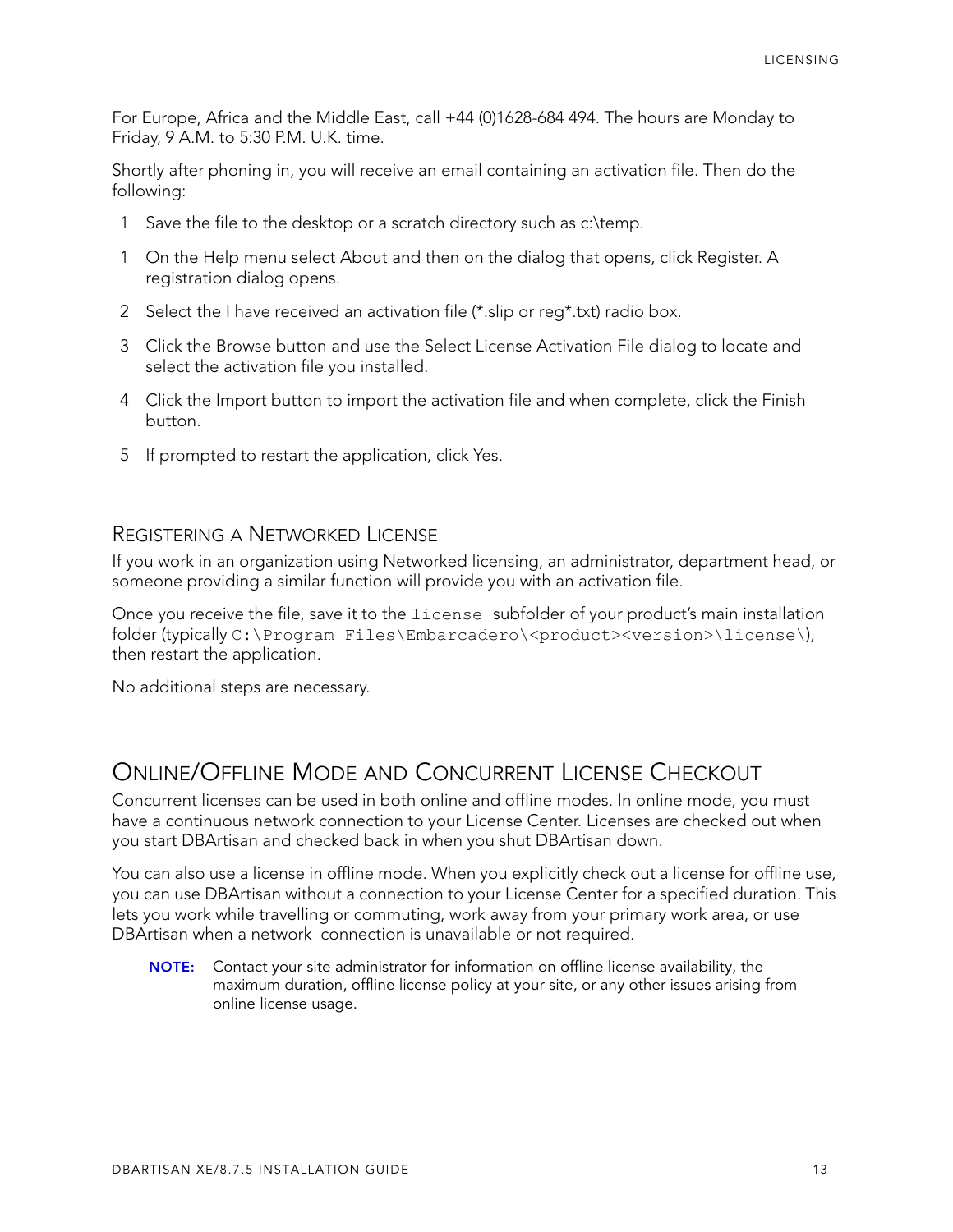#### To check out a license for offline use

- 1 On the Help menu, select Checkout License. The Check Out License For Offline Use dialog opens.
- 2 Select the check box associated with each individual license you want to check out.
- 3 In the Checkout Duration box, type the number of hours that you can use the offline license without a network connection to the License Center.
- 4 Click OK.

You can work offline for the specified duration. The duration period begins immediately.

If you subsequently establish a network connection to the License Center before the license duration expires, you can indicate to the License Center that the offline license is no longer required.

#### To indicate that an offline licene is no longer required

1 On the Help menu, select Checkin License.

There is no interruption in DBArtisan usage. The license is not actually checked in until you shut down DBArtisan.

# <span id="page-13-2"></span><span id="page-13-0"></span>ADDITIONAL PRODUCT RESOURCES

The Embarcadero Web site is an excellent source for additional product information, including white papers, articles, FAQs, discussion groups, and the Embarcadero Knowledge Base.

Go to [www.embarcadero.com/support,](http://www.embarcadero.com/support/) or click any of the links below, to find:

- [Documentation](http://docs.embarcadero.com)
- [Online Demos](http://www.embarcadero.com/resources/demos)
- [Technical Papers](http://www.embarcadero.com/resources/technical-papers)
- <span id="page-13-3"></span>• [Developer Network](http://edn.embarcadero.com)

# <span id="page-13-1"></span>EMBARCADERO TECHNOLOGIES TECHNICAL SUPPORT

If you have a valid maintenance contract with Embarcadero Technologies, the Embarcadero Technical Support team is available to assist you with any problems you have with our applications. Our maintenance contract also entitles registered users of Embarcadero Technologies' products to download free software upgrades during the active contract period.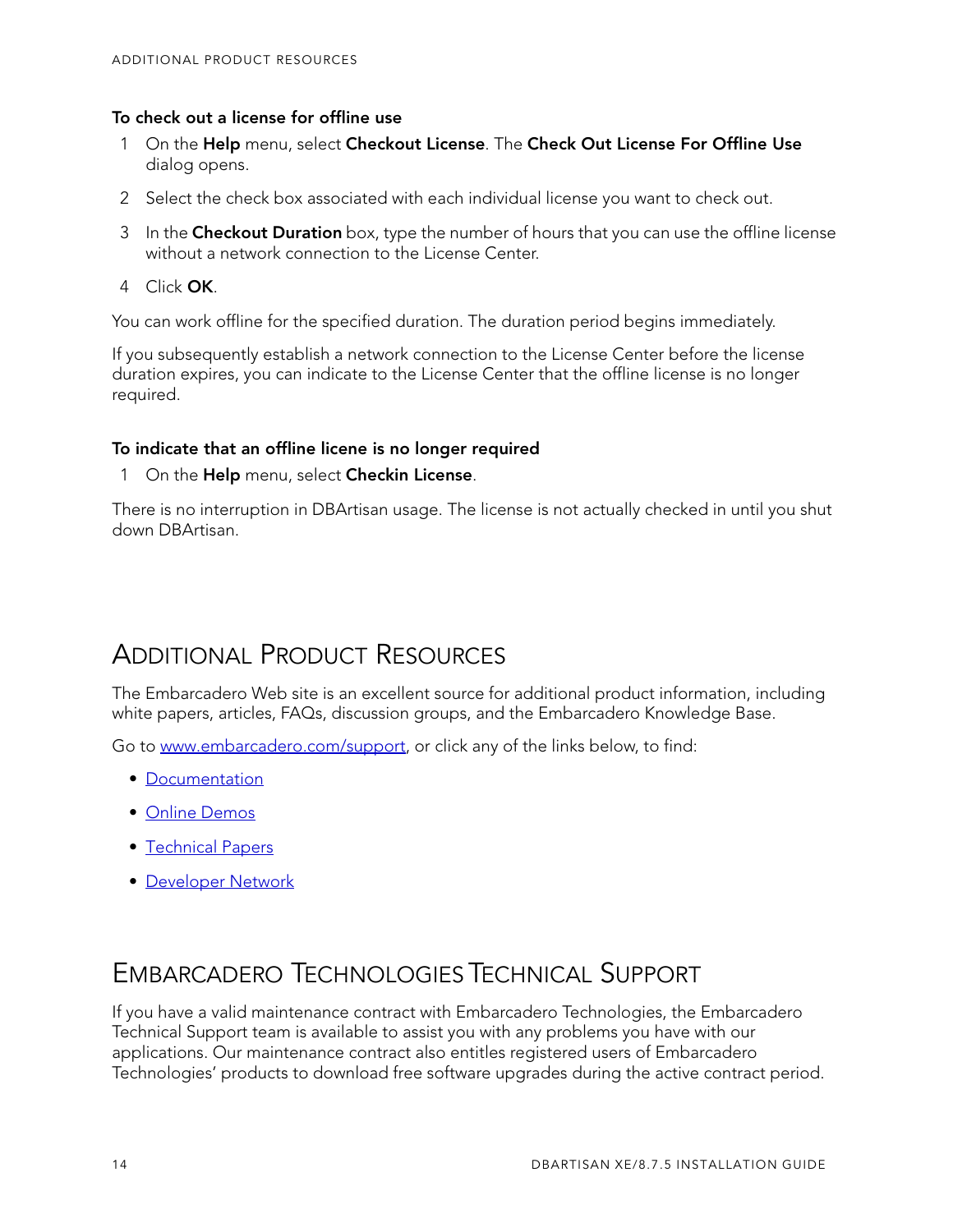To speak directly with Embarcadero Technical Support, see Contacting Embarcadero [Technologies Technical Support,](#page-14-0) below.

NOTE: Evaluators receive free technical support for the term of their evaluation (14 days).

## <span id="page-14-0"></span>CONTACTING EMBARCADERO TECHNOLOGIES TECHNICAL SUPPORT

When contacting Embarcadero Technologies Technical Support please provide the following to ensure swift and accurate service:

#### Personal Information

- Name
- Company name and address
- Telephone number
- Fax number
- Email address

#### Product and System Information

- Embarcadero product name and version number. This information is found under Help, About.
- Your client operation system and version number.
- Your database and version number.

#### Problem Description

A succinct but complete description of the problem is required. If you are contacting us by telephone, please have the above information, including any error messages, available so that an Embarcadero Technical Support Engineer can reproduce the error and clearly understand the problem.

There are three ways to contact Embarcadero's Technical Support department:

- Via the [Web](#page-14-1)
- Via [Phone](#page-15-0)
- Via [Email](#page-15-1)

#### <span id="page-14-1"></span>VIA THE WEB

Embarcadero Technical Support provides an online form that lets you open a Support case via the Web. To access this form, go to [http://www.embarcadero.com/support/open\\_case.jsp.](http://www.embarcadero.com/support/open_case.jsp)

We normally acknowledge the receipt of every case on the same day, depending on the time of submission.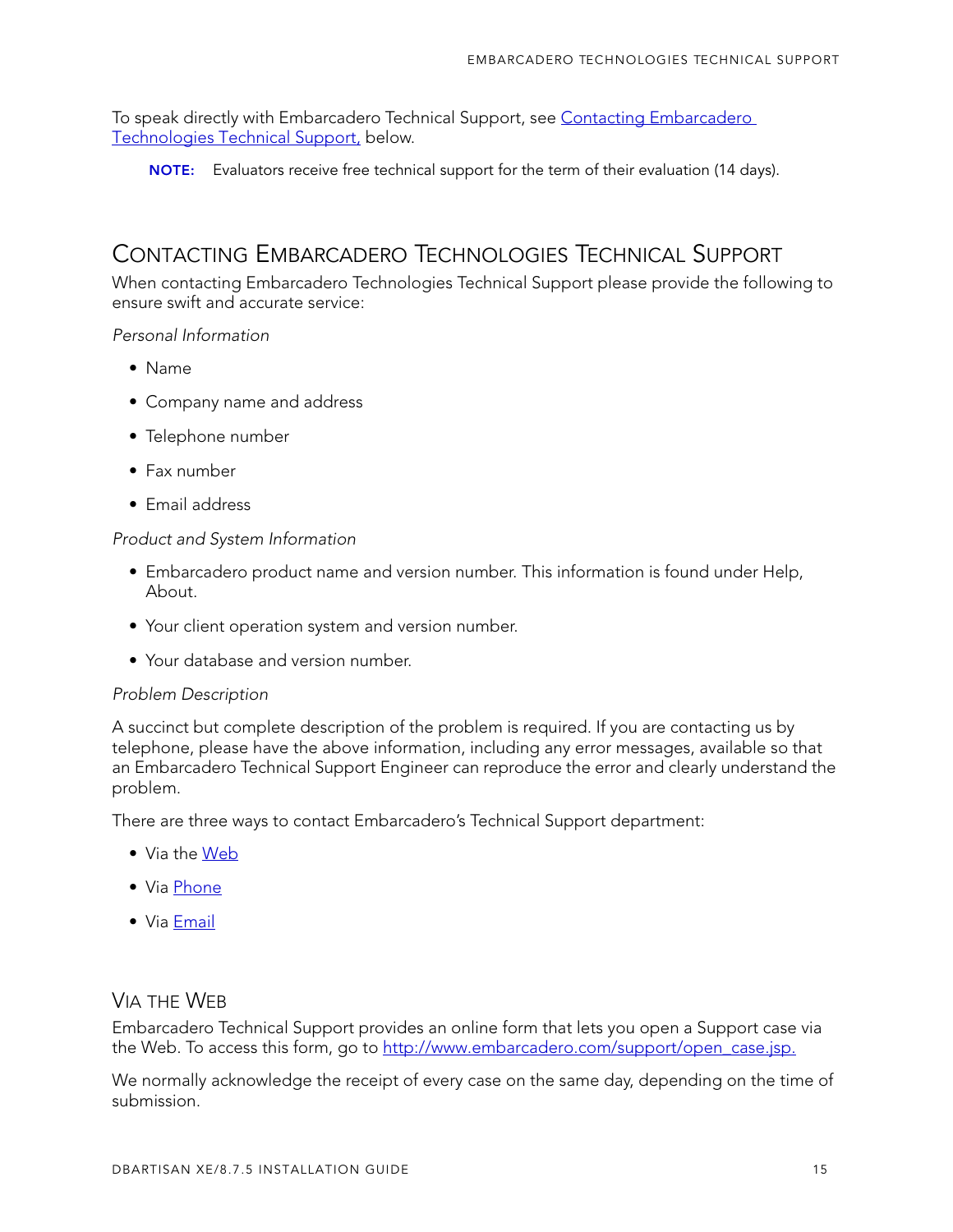#### <span id="page-15-0"></span>VIA PHONE

#### United States

Embarcadero Technologies Technical Support phone number is (415) 834-3131 option 2 and then follow the prompts. The hours are Monday to Friday, 6:00 A.M. to 6:00 P.M. Pacific time.

For licensing issues, including Product Unlock Codes, call (415) 834-3131 option 2 and then follow the prompts. The hours are Monday to Friday, 6:00 A.M. to 6:00 P.M. Pacific time.

The Embarcadero Technologies Technical Support fax number is (415) 495-4418.

#### EMEA

Embarcadero Technologies Technical Support phone number is +44 (0)1628 684 499. The hours are Monday to Friday, 9 A.M. to 5:30 P.M. U.K. time.

For licensing issues, including Product Unlock Codes, call +44 (0)1628-684 494. The hours are Monday to Friday, 9 A.M. to 5:30 P.M. U.K. time

The Embarcadero Technologies Technical Support fax number is +44 (0)1628 684 401.

#### <span id="page-15-1"></span>VIA EMAIL

#### United States

Depending on your needs, send your email to one of the following:

- [support@embarcadero.com](mailto:support@embarcadero.com?subject=Technical Support Request)  Get technical support for users and evaluators
- [upgrade@embarcadero.com](mailto:upgrade@embarcadero.com?subject=Upgrade Information Request) Request upgrade information
- [key@embarcadero.com](mailto:key@embarcadero.com?subject=Key Request) Request a product key
- [wish@embarcadero.com](mailto:wish@embarcadero.com?subject=Product Suggestion)  Make a suggestion about one of our products

#### **FMFA**

Depending on your needs, send your email to one of the following:

- [uk.support@embarcadero.com](mailto:uk.support@embarcadero.com?subject=Technical Support Request) Get technical support for users and evaluators
- [uk.upgrade@embarcadero.com](mailto:uk.upgrade@embarcadero.com?subject=Upgrade Information Request)  Request upgrade information
- [uk.key@embarcadero.com](mailto:uk.key@embarcadero.com?subject=Key Request) Request a product key
- <span id="page-15-2"></span>• [uk.wish@embarcadero.com](mailto:uk.wish@embarcadero.com?subject=Product Suggestion) - Make a suggestion about one of our products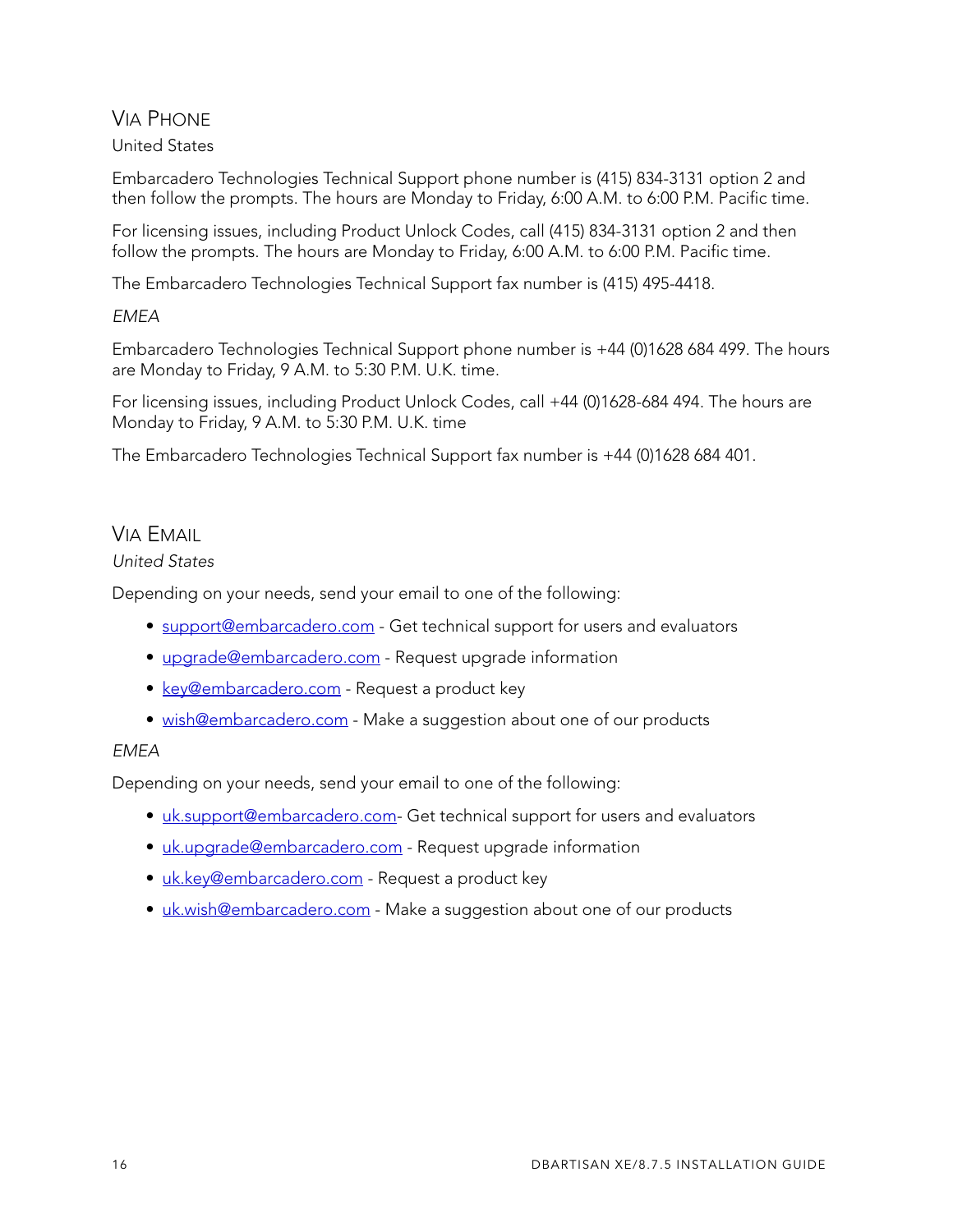# <span id="page-16-0"></span>Index

```
A
Additional resources 14 C
concurrent licenses
    checkout, offline usage 13
\mathsf DDeveloper Network 11
Discussion Groups 14
Documentation 14 E
EMEA
    Technical Support 14
F
FAQs 14
Forums 14 I
Installation 8 K
Knowledge Base 14 L
licensing 11
    offline/online, concurrent 13
\Omegaoffline
    license usage 13
P
password, Developer Network 11 R
registration code 11
registration, product 11 S
serial number 11 T
Technical Requirements 5
    Database 7
    Hardware 5
    Operating System 5
Technical Support 14 U
user ID, Developer Network 11
```